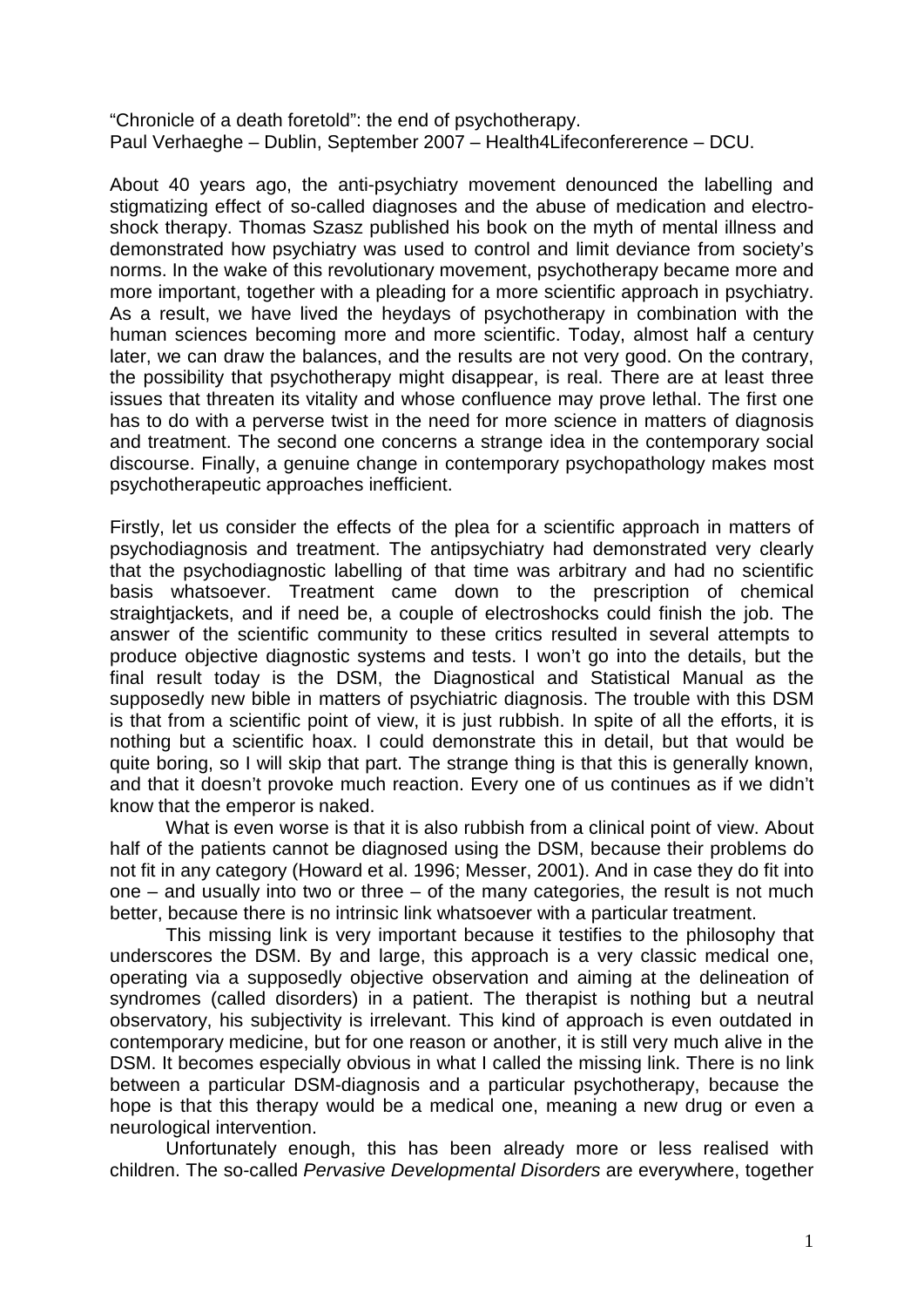with the *Attention-Deficit and Disruptive Behavior Disorders*. Just to give you an idea: last June, I was in Canada for a conference, and the weekend edition of a major Canadian newspaper ran an article on the alarming rise in drug prescription for children (*The Globe and Mail*, June 9, 2007). Based on official information from the government, they concluded that in four years time, prescription for Ritalin rose almost 50%, whilst those for the new generation of antipsychotic medication nearly doubled. I picked the Canadian statistics purely by chance, but the same thing is obvious in every western country. This is a perfect although tragic illustration of the social construction of a disease. It is not only tragic, it is also very ironic because this social construction comes down to the idea that the social has no importance whatsoever. Anyone today who has the guts to say that ADHD or PDD might have a social and psychological cause, that developmental disorders might be caused by those who are responsible for the development, runs the risk of becoming banned from the scientific community. The causes have to be neurological or genetic, and the only thing we need is a kind of neurological training program in combination with a super pill. Unfortunately, in most cases, this super pill has not been found, but  $-$  as the saying goes – the research is very promising. In the meantime, we have to make do with a bit of social support here, a bit of psychotherapy there and please give us some more money for our research program.

The fact that the DSM-diagnoses are social constructs becomes even clearer if we look at the adult section. Let me remind you that a DSM-diagnosis has to be exclusively based on objective observation; a conceptually-driven diagnosis is out of the question. As a consequence, every DSM-diagnosis has to fall back on a social norm, in order to decide whether an observed behaviour is normal or not. The idea of ab – normal has to be understood in a literal sense: that which does not follow the social norm. Consequently, the therapy that follows this kind of diagnosis has only one aim: to cure the patient of his bad symptoms and to turn him into a respectable citizen who follows the norms. This is the case for almost every so-called personality disorder, with of course the borderline personality disorder and the anti-social personality disorder on top of the list.

In other words, compared to the sixties, we are back at square one. This is a perfect illustration of what Freud would have called "a return of the repressed". Contemporary psycho-diagnostical labelling is not more scientific than the previous systems; it is a social construction aiming at social control, and it cherishes the idea that a genuine treatment should be a pharmacological one. The main difference between the contemporary system and the previous ones is the uniformity of the DSM compared to the multiplicity of the former, meaning that every administration loves it.

Apparently, the plea for a scientific approach in matters of psychodiagnostics has met with a failure. Let us take a look now at the growing contemporary demand for psychotherapies to prove that they are both scientific and effective. Nobody of a sound mind can be against such a requirement. The trouble is that this has ended in a very perverse reversal that might mean the end of psychotherapy. Let me explain this to you. If someone wants to research whether a certain kind of therapeutic approach is useful or not, he will almost certainly use the methods that were originally developed for medical and pharmacological treatments. This means that he will take the utmost care to compose at least two large groups of exactly the same patients, who will be treated with two different methods, one of them being the new approach, whilst the other group receives the standard treatment. In order to make the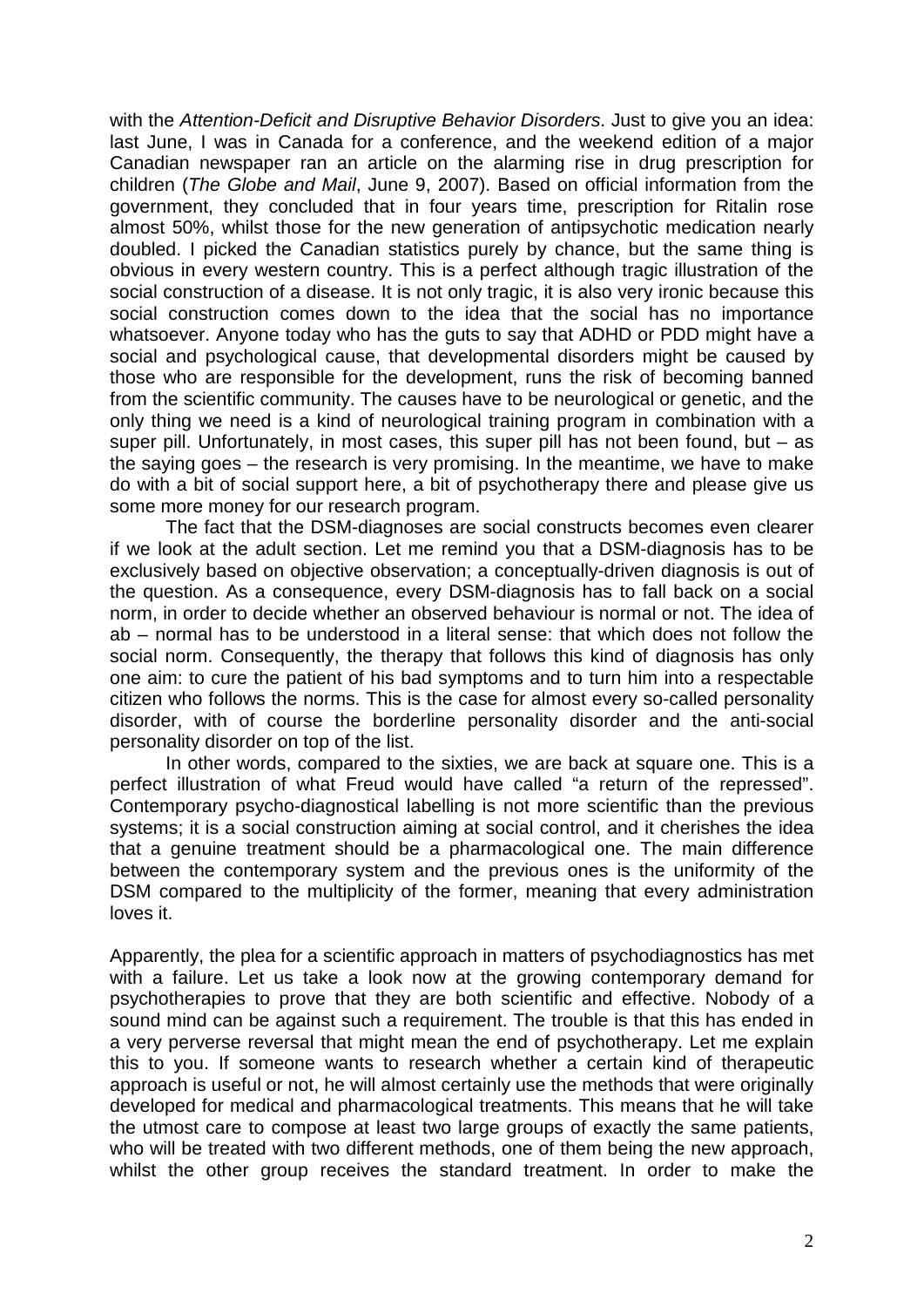comparison possible, the therapy given within one group has to be completely identical, hence the need for manualised treatments – the therapist has literally to follow the book. This is the philosophy of *Evidence Based Medicine* and *Randomized Control Trials*: identical patients, identical therapists, identical treatments.

Such an approach has enormous implications, because it means that a psychotherapeutic method can only be researched on its effectiveness if it meets at least two criteria beforehand. Firstly, it must be possible to standardize the treatment completely, in order to rule out the impact of the individual therapists. Secondly, the treatment has to be short; ideally it takes only 6 to 16 sessions, in order to rule out other influences. I think it is obvious for everyone that only a very limited number of psychotherapies meet these criteria, meaning that all the other forms cannot be measured within this approach. On top of that, this research design can only be applied to a very limited number of patients as well, because of another inherent requirement. Indeed, the patients that can be used in this kind of research are only allowed one diagnosis, co-morbidity is out of the question.

Let us take a closer look at these requirements. First is the need for a manualised treatment based on a protocol-like approach. This means that the therapist is reduced to an executive who has to follow the book – as a matter of fact, he or she is turned into a research assistant who is not allowed to take any initiative during the treatment. In the ironic words of Westen: "A good clinician in an efficacy study (and, by extension, in clinical practice […]) is one who adheres closely to the manual, does not get sidetracked by material the patient introduces that diverges from the agenda set forth in the manual, and does not succumb to the seductive siren of clinical experience." (Westen, 2004, pp. 638-39). Anyone with clinical experience knows that therapy doesn't work this way, that each individual treatment is different because each client is different. A couple of years ago, there was a big conference in my country at the occasion of 25th anniversary of the organisation for psychiatry and psychotherapy. I was one of the keynote speakers, each speaker representing a different psychotherapeutic approach. In spite of our different backgrounds, we had one thing in common. During the panel discussion, it became obvious that not one of us followed his or her own book, let alone a manualised one. The explanation was very simple: we can't predict beforehand what will be important, and a good therapy is always to a certain extent tailor made to a particular client.

The second requirement concerns the need for a limited and preferably fixed number of therapeutic sessions. The insurance companies love this idea. Well, follow-up research has demonstrated what every experienced clinician knows: the effect of a psychotherapy is among other things determined by its length (Westen, p. 633), and although most short term psychotherapies might initially be successful, there is an enormous relapse within one year. Again, the conclusion is quite clear: it doesn't work that way.

The third requirement is even more baffling, because the exclusion of every patient who suffers from co-morbidity means that about two thirds of the potential clients are excluded from these studies. I am always wondering where they find these kinds of clients, I never see them! The moment you start listening to a patient with a supposedly "simple phobia" or an isolated "panic disorder", things very quickly get more complicated, and the idea of "single" or "isolated" disappears quite fast. Moreover, the whole idea of co-morbidity is a weird artefact of the DSM. It is because of their need for a clear cut classification that the DSM task force has assumed the existence of pure categories that might add up in rare cases. Let me tell you a big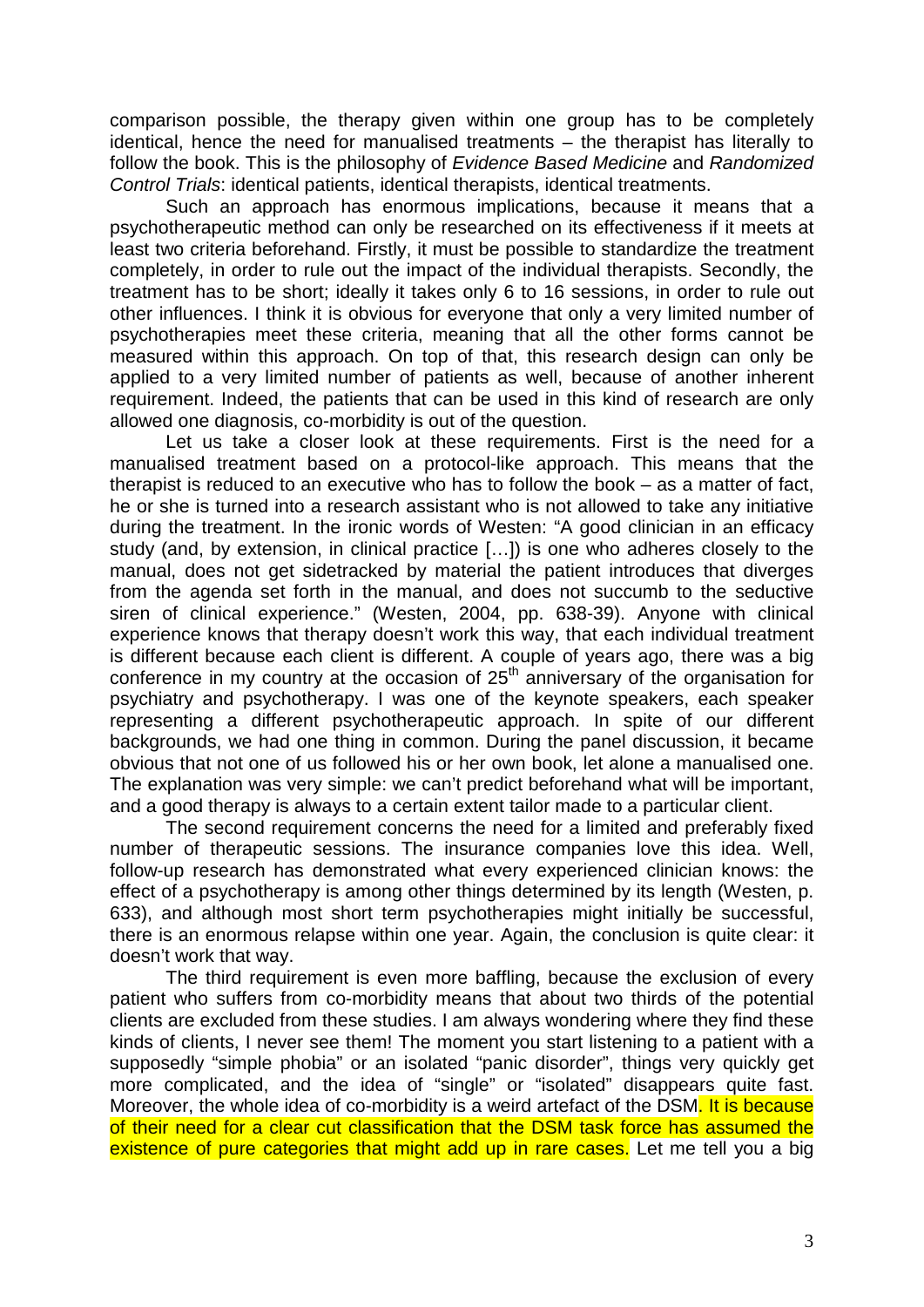secret: these pure categories exist only on paper, and the moment you enter the real world, you meet real people who have real problems.

Let us now return to the contemporary obligation for psychotherapy to prove its effectiveness. For the time being, the most accepted way to test it, is by using the Evidence Based methodology. As I explained, this methodology can only be applied to a very limited number of psychotherapies and even then, for only a very limited number of patients. It is at this point that we meet a perverse twist with a disastrous effect. Instead of concluding that this methodology is too limited to do the job, the message is that those therapies that cannot be tested by RCT are simply not scientific nor effective. This is what I called the perverse reversal and the perversity doesn't stop there, on the contrary. The next step is that the insurance companies refuse to refund those therapies that are not tested; next and consequently, the teaching institutes tend to focus nowadays almost exclusively on those few therapies that do match the criteria of the Evidence Based approach!

As a result, a large number of psychotherapies are banned from the forum and a very limited number of short term and protocol-based psychotherapies are promoted as the only reliable ones. As they are short term and protocol-based, they are easy to teach and easy to apply, and indeed, today, they are everywhere.

There is only one tiny problem: they don't work. First of all, they don't work because they are used with the wrong patients, meaning: with real patients. Remember: these methods were tested with those very rare clients who have only one problem. In real life, what in these studies is called "the naturalistic treatments", half of the patients don't fit DSM-diagnoses and about two-third of them suffer from so-called co-morbidity. Secondly, there is growing evidence that by 18 months posttreatment, the initial positive outcome of brief psychotherapy is indistinguishable from a placebo-effect. The irony of this finding is that it has lead the authors of a particular study in this respect to the conclusion that patients need repetitions of this short-term treatment, in order to keep up the initial positive effect (Westen, 2004, p.641). Advocating a long-term treatment is obviously a bridge too far…

In summary, the scientific testing of psychotherapeutic effectiveness has resulted in an impoverishment of psychotherapy to protocol-based short term treatments. The growing evidence that the initial positive effects of the latter don't last, is leading more and more to the perverse conclusion that psychotherapy as such doesn't work. This is perverse, because the correct conclusion is that firstly, the larger part of psychotherapies cannot be tested with the RCT-methodology because of the limits of that methodology, and secondly, that the larger part of our clients cannot be treated by those treatments that can be tested via RCT.

Nevertheless, the damage has been done and the perverse conclusion operates as a self-fulfilling prophecy. I am afraid that in the near future the deception with psychotherapy – that is, with EB Therapies – will increase and that salvation will be more and more expected from a pharmacological or even a neurological intervention. This will be all the more the case, because the latter idea is already inscribed in the set up of the DSM diagnostics and the RCT-methodology. Indeed, both of them belong to a bio-medical approach, meaning that researchers develop a new diagnosis and a new medication or treatment in the laboratory, which is then marketed by pharmaceutical companies and teaching institutes. The marketing is directed to physicians and therapists who have to apply these new products or methods. Notice that in this line of reasoning, the clients are the physicians and the therapists, not the patients.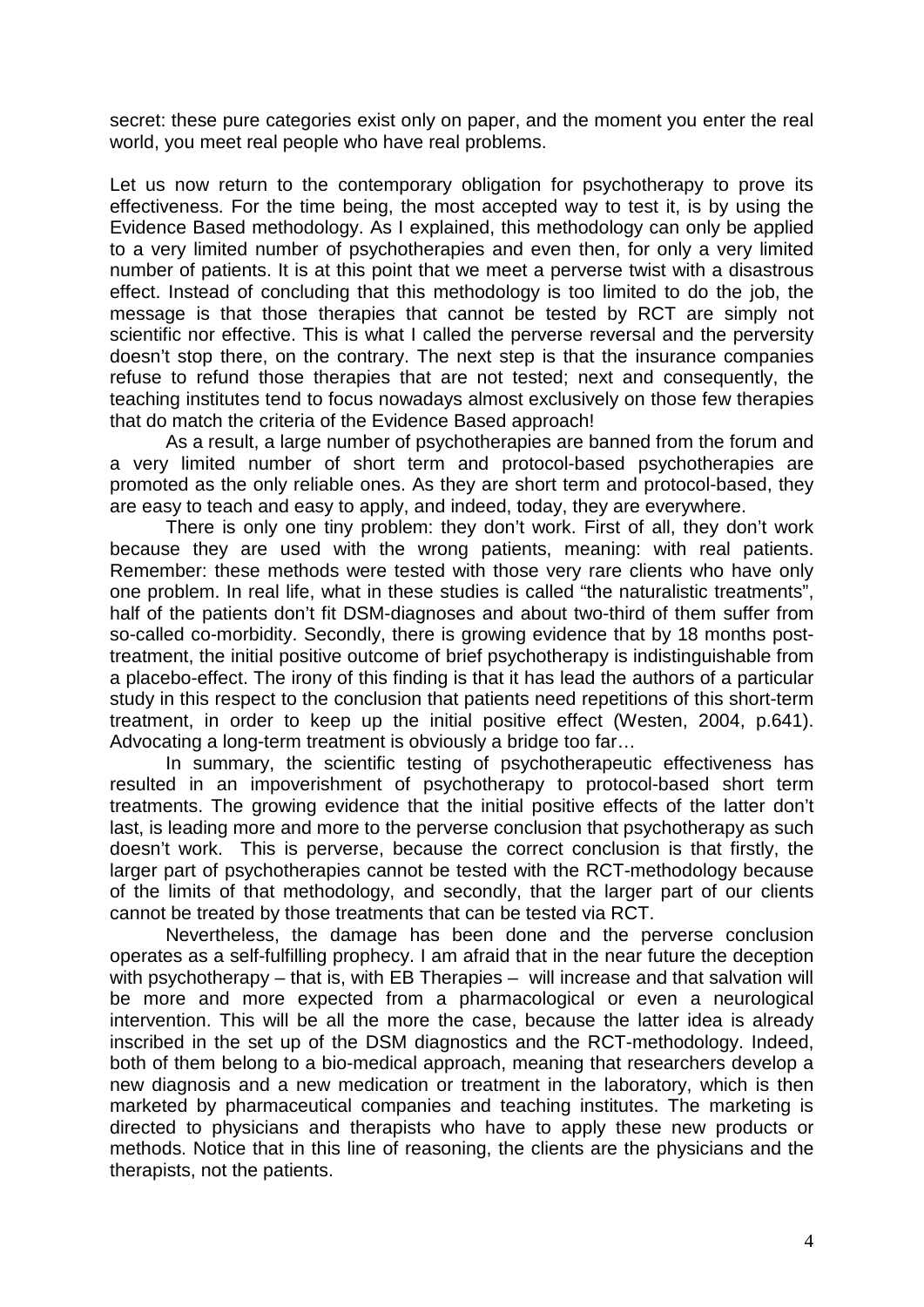These developments are quite recent and they are anything but innocent because their consequences lead exactly to those situations that were denounced by the antipsychiatry. Nevertheless, there is at least one important difference: we don't seem to care that much about it. Even on the contrary, there is a certain shift in the social discourse in that direction. This is the second issue that I want to consider as being dangerous for the existence of psychotherapy.

Psychotherapy is without any doubt deeply embedded in the sixties and seventies, meaning that both the therapists and the clients shared the same social discourse without even being aware of it. This discourse was emancipating itself from an often very strict religious normativity within a patriarchal authoritarian society. Consequently, patients were not only suffering from guilt and frustration and longing for freedom and autonomy. Besides that and precisely because of that, they were deeply convinced of their personal responsibility and implication in their problems – just remember the catholic "*mea culpa, mea culpa, mea maxima culpa*". Of course, this links up perfectly with the implicit expectation of every classic psychotherapy, i.e. that the patient has a sense of illness, that he has "insight" in his or her own problem – basically, this means that he or she has a sense of guilt and is prepared to try to change a number of things in his or her own way of life.

Today, these ideas have changed dramatically. Guilt has become an obscene word, and if something goes wrong, the cause has to be looked for in some external agency. Just to give you an illustration: a couple of years ago, Fonagy and his colleagues conducted an informal study in an outpatient child community mental health clinic. They asked parents about the likely cause of their child's problem. The most frequent answer was brain chemistry, followed by bad genes and bad friends. Explanation number four was food additives and finally, as fifth probable causality, came early life experiences. The message is clear: we – the parents – have nothing to do with the problem of our children, it is something in the machinery that went wrong, don't blame us (Fonagy, p.98). This idea goes even that far today that the one who used to be the victim, might get the blame. If a youngster steals your cell phone and gets caught with it, the usual answer will be something like this: "It's your fault, what do you expect, leaving your cell phone like that! You were just asking for it!".

Obviously, the whole idea of guilt and personal implication has changed radically, even that radically that we meet nowadays with the exact opposite thesis. You are not to be blamed, no, on the contrary, you should receive everything you want. As usual, we can find the best illustrations in the advertisement business, because the whiz kids of the publicity business keep their finger on the pulse. One of the new slogans selling whatever product runs the following lines: "Because you deserve it!"; "Because your body deserves it!". The last variant that I have read was "Because your dog deserves it!". This is the new credo, replacing the old fashioned "mea culpa".

And guess what happens when someone who has been raised in this kind of discourse, develops a number of psychological problems and asks for our help. This kind of client expects us to solve his or her problems without a serious effort from his or her part. The moment that we make it clear to him that it doesn't work that way, he or she will quickly loose interest and will turn to someone who has something better to offer. More often than not, this offer will be – again – a pharmacological one. That's so much easier – "I have a depression, my therapist told me that it's probably genetic, and now I have to take these little pills", case closed. This kind of reasoning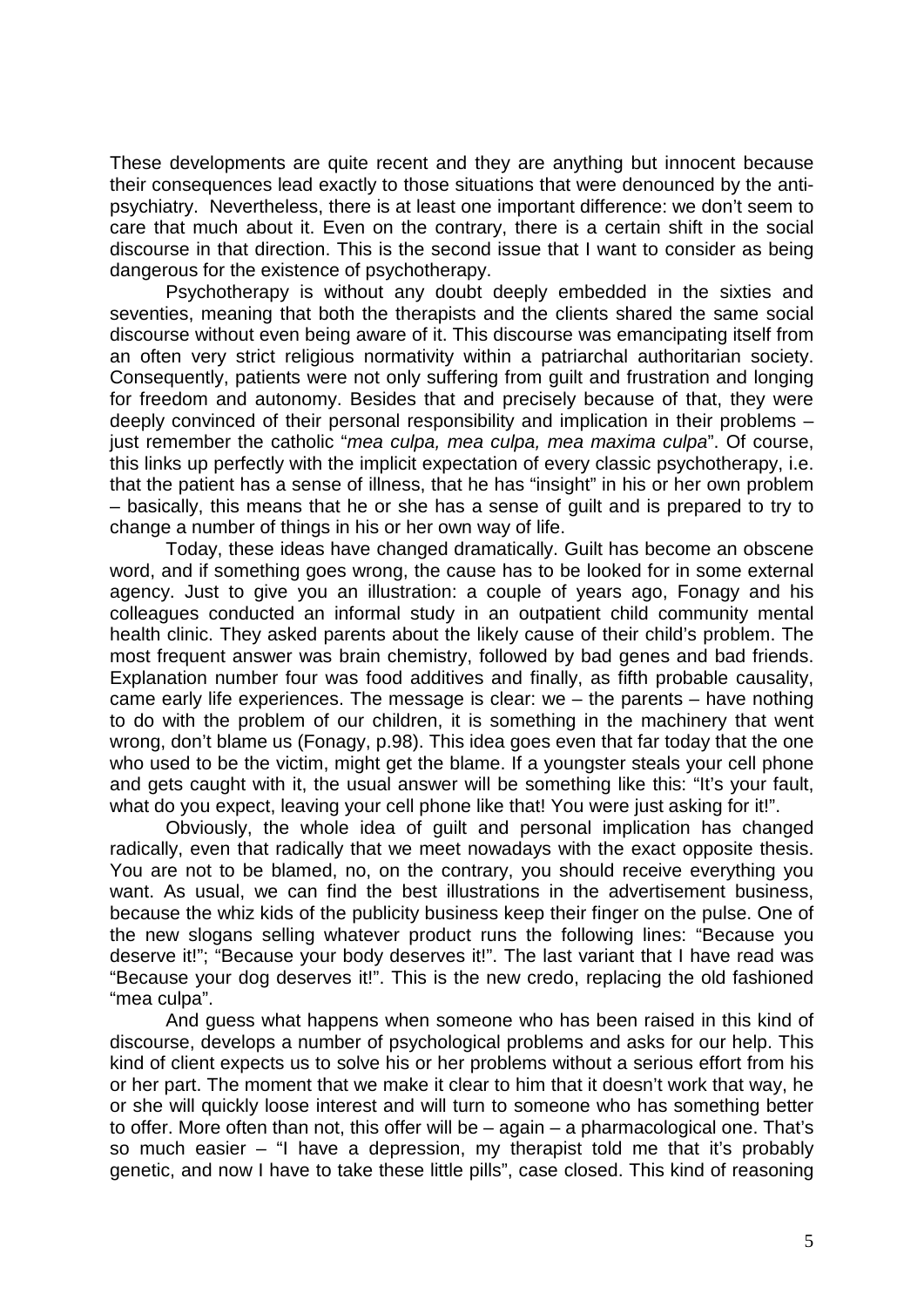is becoming more and more widespread today, because it fits very well into the contemporary social discourse. On top of that, it dovetails perfectly with the perverse conclusion that psychotherapy doesn't work anyway, so why bother? Take a pill and be happy.

This brings me to the third issue that threatens psychotherapy. As a matter of fact, this issue is quite closely associated to the previous one. In the last few decades, there has been an obvious shift in the kind of problems that we are presented with in our clinical practice. The classic symptoms seem to be disappearing, and we are facing a new kind of pathology.

Indeed, instead of phobias, we meet with panic disorders. Instead of conversion symptoms, we find somatization disorder. Instead of hysterical nausea, there are eating disorders. With some exaggeration, it can be said that yesterday's docile psychoneurotic patient who dreamt of forbidden sexual activities resulting in massive feelings of guilt that lead to phobic and obsessional symptoms, that this patient has almost disappeared. Instead of that, we are confronted with the promiscuous, aggressive borderline patient who combines eating disorders with addictions and self mutilation. More often than not, he or she claims our help while at the same time refusing it.

If we consider these differences schematically, they can be summarised in three points. First of all, these new symptoms have nearly always to do with the body in a direct, unmediated way. Just think of somatization and eating disorders, but also of addiction, self-mutilation and enactment. In case the traditional symptoms had an effect on the body, it was almost always in an indirect way. Moreover, more often than not, the classic symptoms had an inhibitory effect on the body.

Almost immediately following this, we find a second characteristic, again in contrast to the traditional neurosis. Most of the new symptoms are performative ones, not in the theatrical meaning of the word, but in the sense that they imply actions. Whilst the Freudian neurotic was endlessly dreaming of things that he or she could do but of course never did, his contemporary counterpart does not dream any more, he or she prefers to act, and their acts are directed towards the body, be it the own body or that of the other and we are confronted with aggression and promiscuity in the real.

A third difference is less visible, especially because it concerns something that is not there. In contrast to the traditional symptoms, the new ones seem to be devoid of meaning, they are just what they are. The most obvious example is a panic attack – for the patient, it is just panic, there are no hidden meanings to it, as in the case of a phobic construction. Moreover, this panic attack seems to be unrelated to the personal history of the patient, it comes out of the blue just as it disappears without an obvious reason.

Finally, it has to be said that these three differences are staged within a totally different relational setting as well. By and large, the classic, Woody Alan look-alike neurotic subject has a basic trust towards the other. He comes to see us in the conviction that we are willing to help him and even more so, that we have the power to offer help. It seems as if the new patient takes the opposite position. He starts with a basic *distrust* towards the other and he is not prepared to make an exception for the therapist. He demands help and insists on it, but at the same time, he is more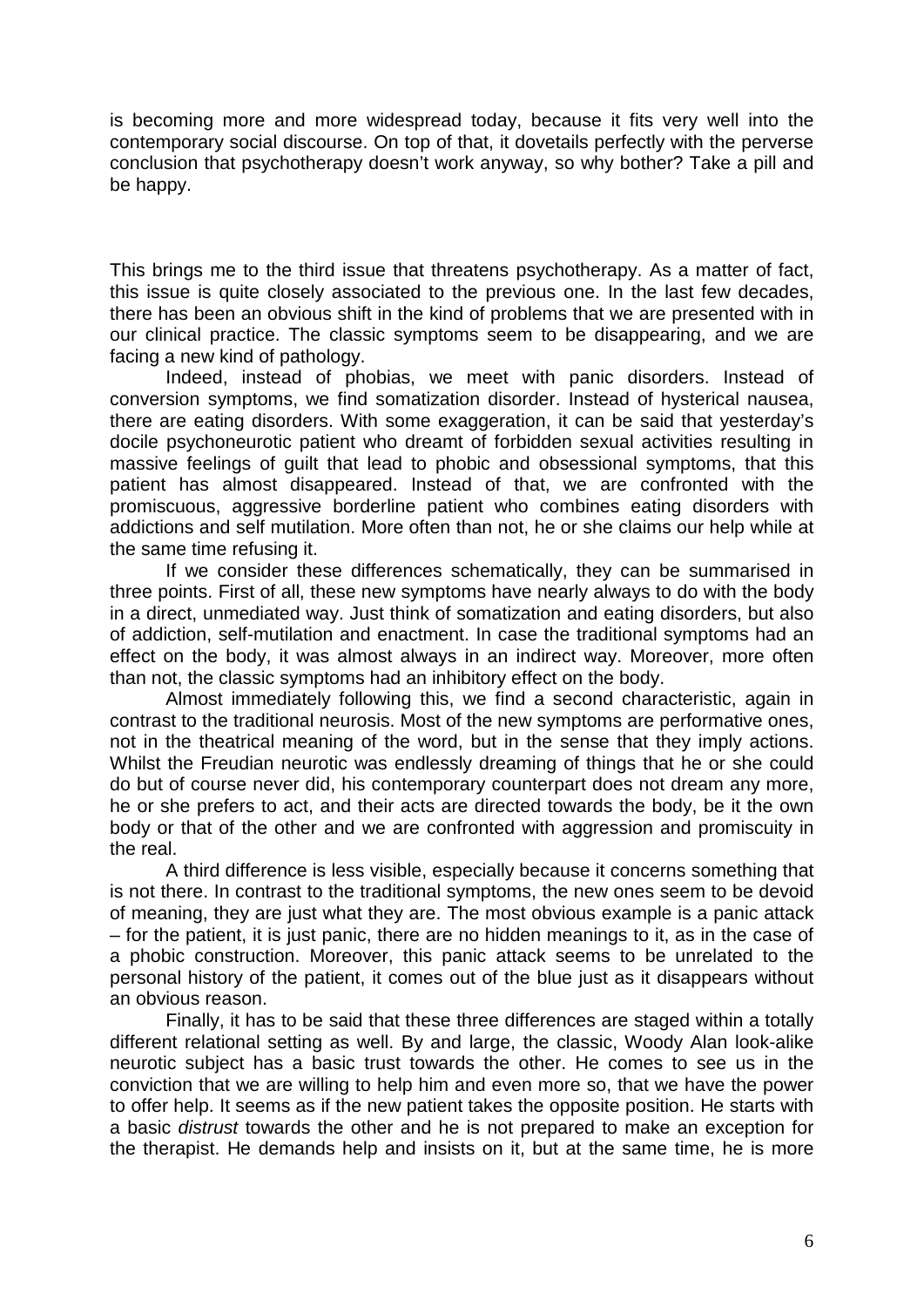hostile than cooperative. Moreover, he is not prepared to take the blame for any failure, even on the contrary – it is the other's fault.

These recurring differences testify to the shift in contemporary clinical praxis, meaning that something must have changed in the psychodynamic history of these patients as well. The link with my previous issue, that is, the shift in social discourse, is obvious, but this does not mean that these changes are easy to understand or to explain, on the contrary. For the last couple of years, we have been working on these issues at Ghent University and our main conclusion so far is that for an ever growing number of people, something has changed in their developmental history. To put it in Lacanian terms, something went wrong during the mirror stage, that is, the period where the identity formation starts in combination with the drive regulation. It seems as if the contemporary Other – meaning the parents, but also the symbolic order – is failing more and more in taking on his/her mirroring function. The result is that the child does not develop a psychological, meaning a representational way of handling his drives and the accompanying arousal. Moreover, the identity formation as such is hampered as well.

Consequently, the processing of the drives remains stuck at the somatic level, that is, the original level of the Real. This explains why the symptoms address the body in an unmediated and even in a performative way. It explains their lack of meaning as well, they are much closer to a meaningless "Abreaction" than to whatever kind of defense mechanism. In my reasoning, this leads to what Freud has called **actual neurosis**. For lack of time, I can't elaborate on our contemporary interpretation of Freud's theory; suffice it to say that the main characteristic of actual neurosis is the failure to process the drive arousal via representations. In the light of Lacan's theory on the mirror stage and Freud's theory on identity development, this failure of the representational capacity has to be understood via a failure in the relationship with the primordial Other. Normally, that is: in classic psychoneurosis the drive arousal obtains a representational coating and finds a symbolic expression via meaningful and classically analyzable symptoms. In case of actual neurosis this representational process is seriously hampered. The effect with regard to the clinical picture is an absence of 'meaningful' symptoms combined with the preponderance of panic attacks and anxiety related somatic phenomena, the latter being expressions of the original arousal. Consequently, the excitation obtains excessive proportions and finds an outlet via actions that are either directed towards the own body or towards the other.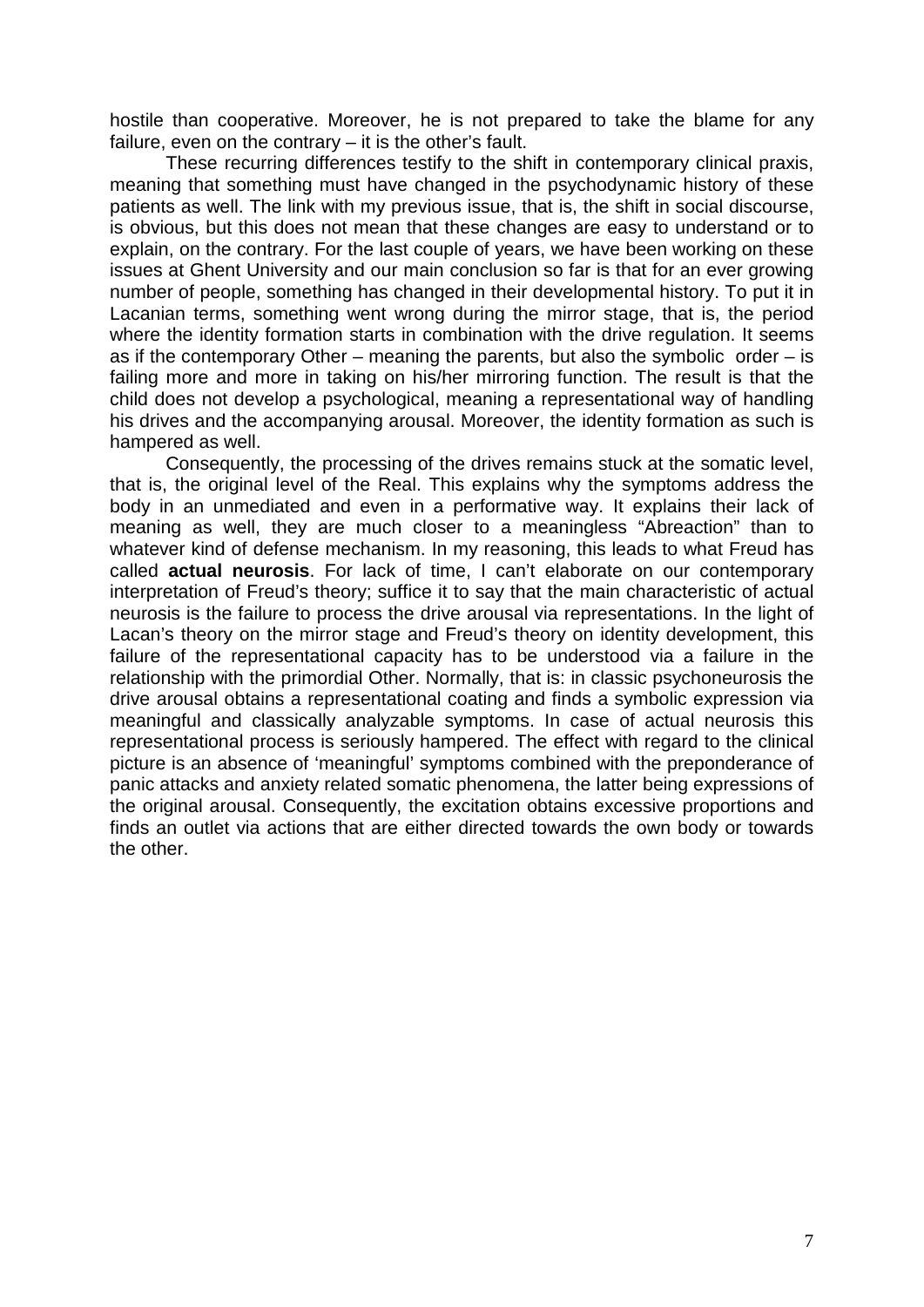The psychodynamic history of these patients permits us to understand these differences with the traditional psychoneurotic. The crucial thing in actual neurosis is the combination between an ambivalent position towards the Other and the absence of the representational coping with the drive arousal. Consequently, the focus remains very much on the real of the body and on acting-out. It is important to understand that this acting-out does not have a hidden meaning that can be interpreted. The only aim of this acting-out is to get rid of the inner tension. Anxiety and depression are not rare, but again, they are different compared to the psychoneurotic version. They are much more elementary, there are no underlying layers to them. This brings us to the typical transference. The actualneurotic stance towards the other is quite contradictory. On the one hand, this other is needed, because the subject is demanding an answer. On the other hand, this patient does not expect too much from the other, because the primordial Other did not present much help either.

I won't go into the reasons why these changes have taken place, because I don't know the answers. Anyhow, it is quite obvious that this change has a number of implications for psychotherapy, whatever form the treatment might take. I will give you the most important implication right away. Traditional psychotherapy does not work with this kind of patient. Even worse: traditional psychotherapy runs the risk of reinforcing this actual neurosis. Of course, this adds up to the contemporary idea that psychotherapy as such is not useful.

Let me explain this to you. The actual neurotic patient has a problem, and he expects an answer from the other. The thing is that he does not present his problem in the way we expect him to, because as psychotherapists, we are looking for meaningful symptoms and for signifying material that we can interpret. One step further and we consider this impossibility to represent the inner experience as a form of resistance to the treatment. Well, this is exactly the repetition of the original problem: the child presented a problem to the other, but this other failed in his or her mirroring reaction and did not present an answer, let alone a solution. The patient presents his problem in a way that does not suit our expectations. He gets frustrated and finds his expectation confirmed: the other does not help him. The therapist gets frustrated as well: this patient does not cooperate, does not want our help and goes even so far as to accuse us of not being very helpful. Both parties harden their positions and the therapeutic process is not therapeutic at all, on the contrary.

At this point, we can return to Freud's wise conclusion: the psychoanalytic technique in its original form doesn't work. That is, free association is very hard and interpretation is not very useful, because of the typical characteristics of actual neurosis. As a matter of fact, we can even enlarge Freud's conclusion: most traditional psychotherapies won't work, because most psychotherapies operate via what I would call *deconstruction*, and this goes even for cognitive behavioural therapy. In case of actual neurosis there is nothing to deconstruct, and that is precisely their problem. With some exaggeration, I can say that we have to treat these patients with a kind of therapy that is diametrically opposed to the classic treatment. Instead of deconstruction and analysis, we have to aim for construction and synthesis, both in matters of symptoms and transference. The trouble is that we are not trained to do so, and that in most cases we don't even see the problem, the only thing we see is yet another patient who doesn't want to cooperate… But as the number of this kind of patient is growing and growing, this might very well end in the opposite conclusion, namely that we, the therapists, don't cooperate, that the resistance is ours – incidentally, this is something Lacan said some twenty years ago.